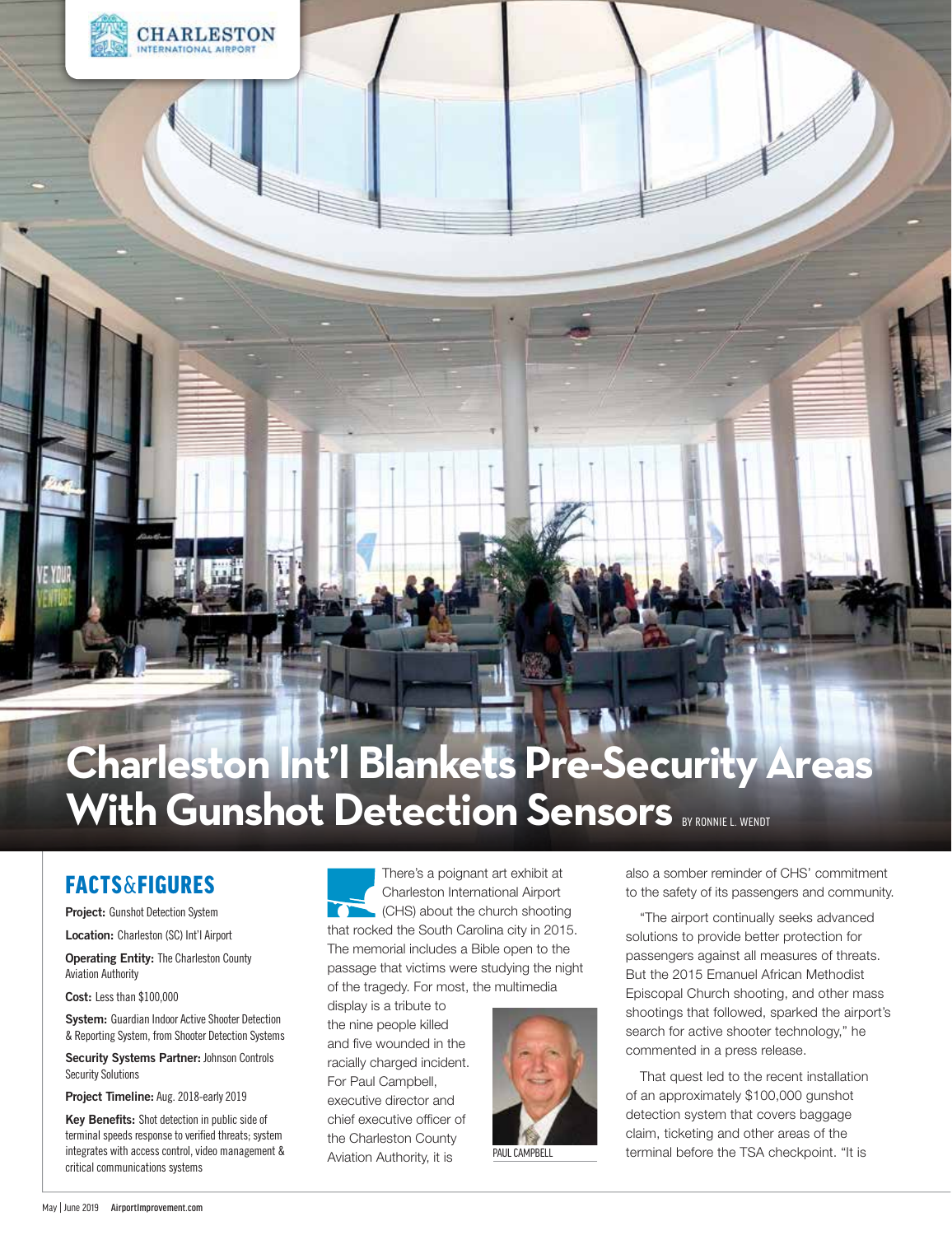$CHS$ **SECURITY** 



my understanding that we are the first airport in the country to utilize this technology in a public setting," says Tedd Steele, senior network architect at CHS.



The Guardian Indoor Active Shooter Detection and Reporting System, by Shooter Detection Systems (SDS), provides the airport with location information and associated video within 1½ seconds after a shot is fired to help speed response to verified shooting incidents. Campbell calls it "life-saving technology that adds a vital layer of security against the active shooter threat."

#### **Minimizing Chaos**

Multiple airport shootings here and abroad have inspired a growing interest in shot detection technology. As of mid-April, Abilene Regional in Texas is the latest U.S. airport to install a system like the one at CHS, and other Category X airports are also using the technology. Los Angeles

International recently announced plans to install the Guardian System in its new automated people mover facility.

Christian Connors, chief executive officer of SDS, notes that many terminal operators are interested in preventing the mass confusion that occurs during actual or suspected incidents. "Airport personnel don't always know there is a shooting right away, and sometimes there is a lot of misinformation that goes out once they do," Connors explains. "Look at what happened at JFK International when people were cheering about the Olympics, and others thought it was an active shooter situation. The postanalysis of that incident found there were reports of 40 shooters, when in fact there was no shooter at all. Even at Fort Lauderdale, when there was an active shooter, the airport received reports of multiple shooters in other terminals when, in fact, there was only one. Our system takes confusion and human panic out of the loop by digitizing everything and quickly getting information out to security personnel and police, as well as passengers."

The installation at CHS came after an exhaustive review of various gunshot detection systems, says Steele. Ultimately, the airport selected the Guardian System for its technology, performance and third-party credentials, including SAFETY Act Certification by the U.S. Department of Homeland Security. Officials also liked that the airport's security systems provider, Johnson Controls Security Solutions, had previously partnered with SDS on other projects.

"We wanted a system that was very reliable and compatible with what we already had," summarizes Airport Security Manager Nick Haynes.

The project team found it attractive that the SDS system already had certified integrations with the other technologies used in the airport's security system. Johnson Controls installed the new shot detection technology and will help maintain it.

"The airport wanted a complete package that could simply plug into their current system, and our system fit the bill," says Connors.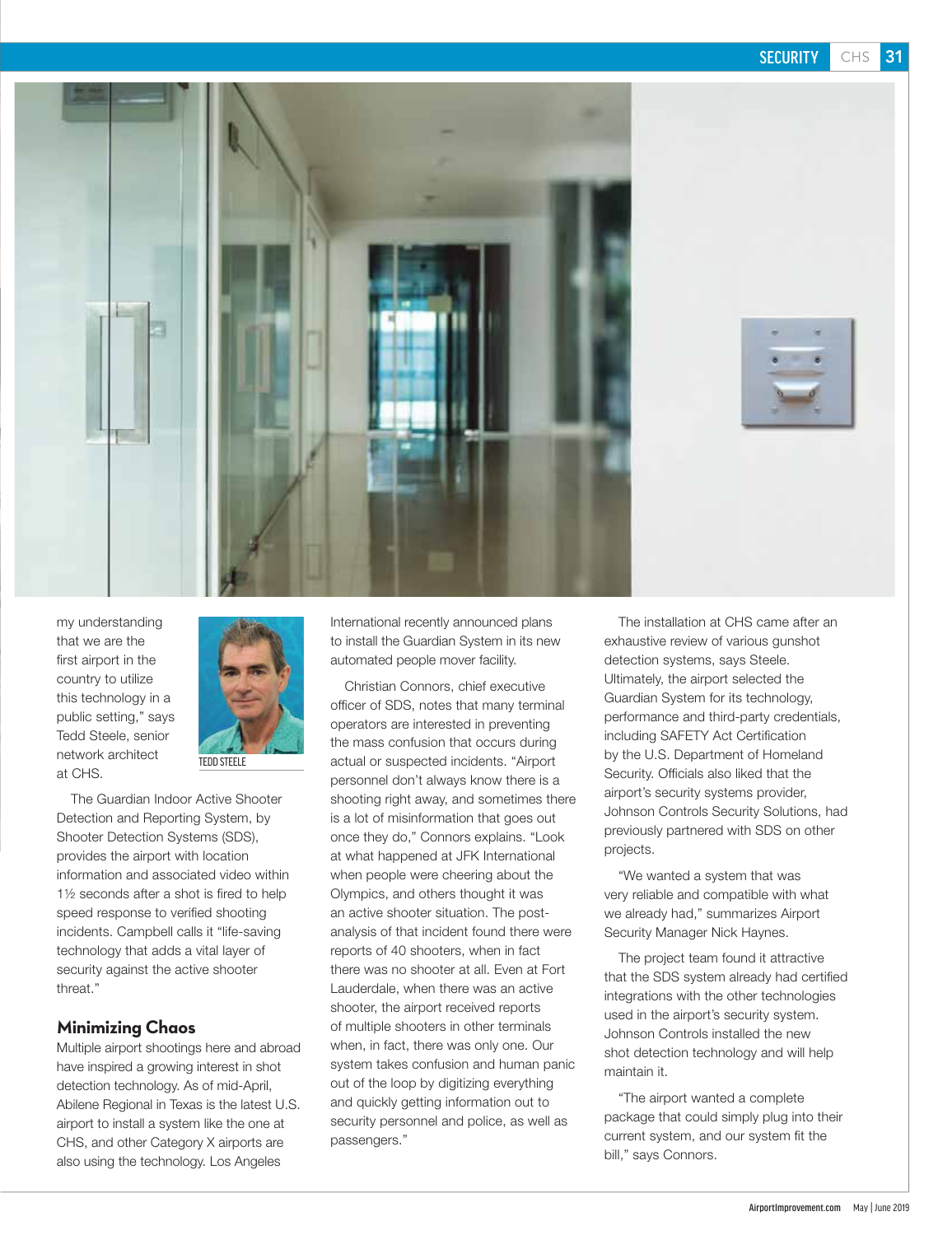

#### **System Specs**

Originally developed for the battlefield, the Guardian System utilizes sensors placed every 80 feet within a given space. The sensors use a combination of acoustic and infrared technology to "hear" the sound and "see" the flash of a gunshot. The system processes audio and visual information from the sensors to determine if a gunshot occurred. According to company personnel, the system can pinpoint a shooter's location to within 40 feet.

"There are no false positives," adds Steele. "The system can determine gunshots with a high degree of accuracy thanks to the dual-mode sensors. It knows the difference between firecrackers or loud bangs and a gunshot."

Moreover, the system at CHS is configured to trigger multiple reactions if a shot is detected. Alarms are automatically triggered, specific doors are locked or unlocked, information is sent to first responders and alerts are broadcast through the public address system. Because the shot detection system is integrated with the airport's video management system, security cameras can track a shooter's movement through the facility, which helps police find the perpetrator and neutralize the threat more quickly.

For all this to happen seamlessly, the sensors must be placed correctly. Johnson Controls and SDS performed a walkthrough of the terminal with a software tool that ensures coverage overlaps to eliminate dead zones. Crews then installed sensors along the ceiling of pre-security areas.

"The system requires a cabled infrastructure," states Greg Livesay, a business development specialist with the Advanced Technologies Group, Government Technologies of Johnson Controls Security Solutions. "To do this, we figured out what the most appropriate design would be, and then ran the cable and installed the devices."



Few other changes were required at CHS because the airport already had a robust infrastructure in place, notes Connors.

Sensors have anti-tamper technology to prevent physical sabotage. In addition, each contains a firewall and uses military-grade encryption to prevent hacking. "If someone were to manipulate them, a maintenance alarm is sent immediately to the gateway, and any connected systems are also notified," Livesay says. Standard maintenance needs are communicated via text alerts.

The sensors are plug-and-play technology and do not require calibration, adds Connors. They are also programmed to perform a built-in test to analyze their components and output. Such records are logged; so if there is an issue with a sensor, an alert is sent automatically to the airport and integrator.

"In other words, if someone hangs a neon sign next to a sensor after it is installed, the sensor will know its environment has changed, and it will let you know," explains Connors. "In addition, we use a patented gunshot tester during installation to ensure each sensor is online and working; and then we run a simulation and training tools tests to ensure all integrations are configured correctly."

According to military-style reliability tests, SDS sensors and components have a minimum lifecycle of approximately 10 years.

#### **Deep Integration**

After sensors were installed at CHS, Johnson Controls integrated the new Guardian system with the airport's access control system and other systems. The multifaceted integration is what enables the system to generate gunshot detection alarms, activate facility doors, cue cameras to record a shooter's location and stream live video and maps to significantly reduce